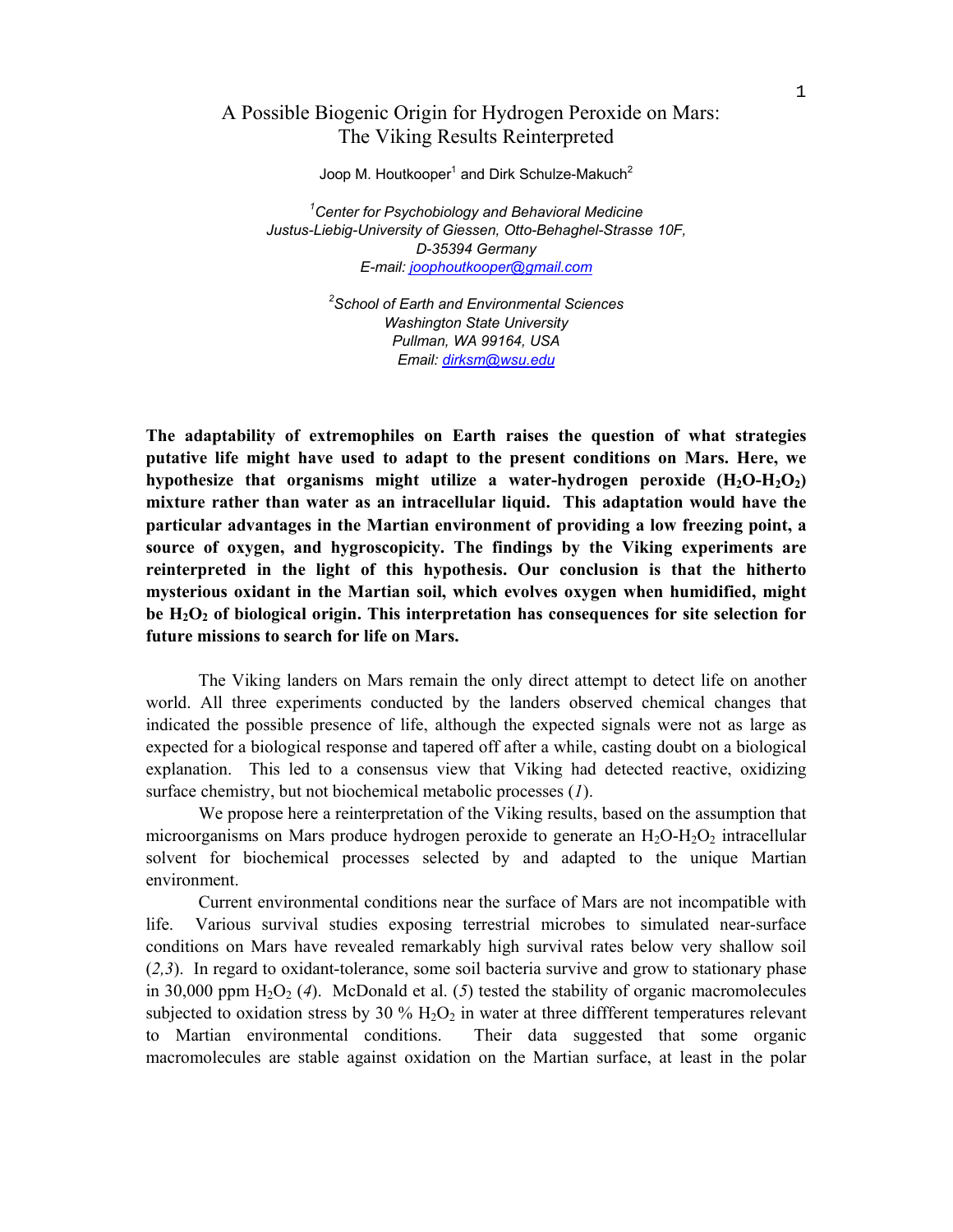regions, over the entire history of Mars. Mixtures of  $H_2O_2$  and  $H_2O$  would have remarkably useful properties for any organism in need to adapt to Martian environmental conditions.

Mixtures of  $H_2O_2$  and  $H_2O$  freeze at temperatures significantly below the freezing point of water. The lower eutectic point lies at -56.5°C for a mixture with 61.2 weight %  $H_2O_2$  (6). Mixtures with a high  $H_2O_2$  concentration tend to supercool, sometimes resulting in the formation of glasses, down to liquid-air temperatures (*7*). Thus, putative Martian organisms could stay completely functional at temperatures far below the freezing point of water and even survive lower temperatures as the formation of ice crystals and piercing of cellular membranes would be prevented.  $H_2O_2-H_2O$  mixtures are slightly acidic, the 60 weight % mixture has a pH of 4.5.  $H_2O_2-H_2O$  mixtures tend to be hygroscopic because of the lower water vapor partial pressure in equilibrium with the liquid, as compared with water, which would offer the opportunity for an organism to scavenge water molecules from the Martian atmosphere. These considerations point to at least the possibility that organisms might use  $H_2O_2$ , not only in storage as a convenient source of oxygen, but also as a major component of their intracellular fluid.

An intracellular  $H_2O_2-H_2O$  mixture would not only provide a source of oxygen and be a favorable adaptation to cold temperatures, but also convey hygroscopic abilities to the putative Martian organisms. At little metabolic cost they would be able to scavenge the atmosphere for the little water vapor present. On the other hand, this ability would mean a vulnerability for exposure to liquid water. They would be susceptible to death by hyperhydration. This could occur when the organisms are exposed to liquid water or even to a relatively warm atmosphere saturated with water vapor. At death, the cellular contents would be set free. This could be in the form of organic compounds, but  $O_2$  might well be a component. Furthermore, it is likely that an exothermic reaction between the  $H_2O_2$  and the organics would occur, and the organism would transform into  $CO<sub>2</sub>, O<sub>2</sub>$  and water vapor (and some nitrogen and minor constituents).

The  $H_2O_2$  could be produced biochemically by the organisms themselves, through energy obtained from sunlight. A gross metabolism pathway could follow

$$
CO2 + 3 H2O \leftrightarrow CH2O + 2 H2O2
$$
 (1)

The equation would proceed to the right using sunlight as an energy source and to the left in darkness or when work is exerted. However, when exchange with the environment is to be avoided, the sugars could be oxidized to formic acid

$$
CH2O + H2O2 \leftrightarrow HCOOH + 2 H2O
$$
 (2)

However, this would quickly acidify the cell, like lactic acid does in terrestrial animals. In an alternative reaction,  $H_2O_2$  could serve as a source of energy by simply decomposing into water and oxygen:

$$
2 H_2O_2 \rightarrow 2 H_2O + O_2 \tag{3}
$$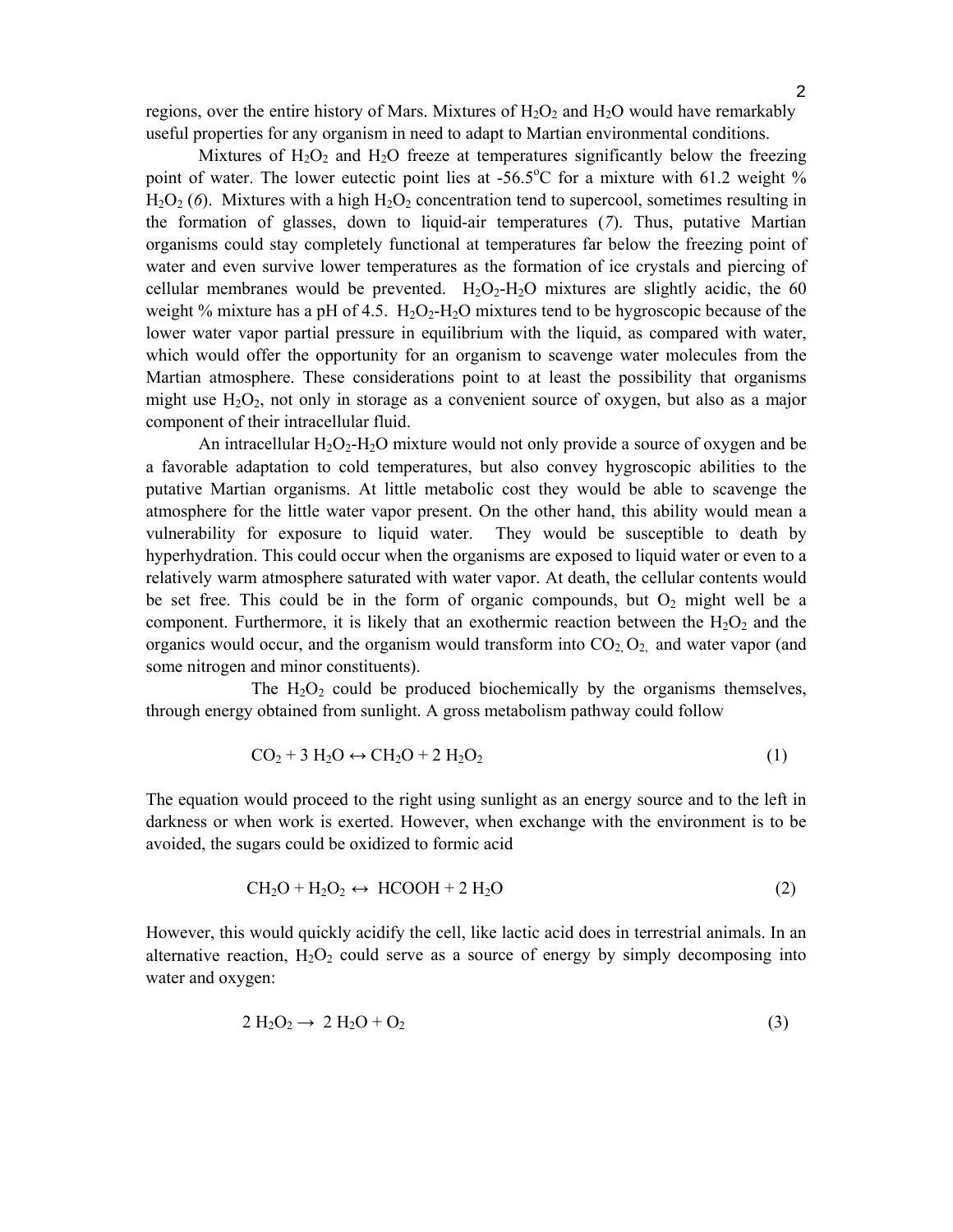Based on the freezing point of a  $H_2O-H_2O_2$  mixture, the organisms would be welladapted if their intracellular fluid contains a substantial concentration of  $H_2O_2$ . This is if an adaptation to these high amounts of  $H_2O_2$  in the intracellular fluids would not require too high of a cost in terms of energy requirements such as the production of stabilizing compounds. Metabolic activity could theoretically occur at temperatures down to -56°C (217 K), if an eutectic mixture is used. Temperatures lower than the freezing point of the  $H_2O_2$ -H2O eutectic could also be withstood because of likely supercooling of the liquid. An upper temperature limit depends on the stabilization mechanism, which must consume energy at a faster rate at high temperatures. As the cell contents are energy-rich, higher temperatures than usually occur on Mars may be withstood for brief periods of time.

 While the life detection experiments conducted by the Viking landers were generally interpreted as a failure to detect life based on the biochemistry of microorganisms on Earth, doubts and inconsistencies about those results remain. Particularly,

- (1) While no organic molecules were detected by gas chromatography-mass spectrometry (GC-MS), the requisite sensitivity may not have been achieved at the time.
- (2) Chemical explanations for the Viking lander experiments (particularly the evolution of  $O_2$  upon wetting) require a strong oxidizer at sufficiently high concentration, which has still not been identified.
- (3) There is no satisfactory explanation for the 30 % rise in  $CO<sub>2</sub>$ , the near doubling of  $N_2$ , or the surprising large rise of  $O_2$ , from 4 nmol to about 520 nmol, in the Gas Exchange Experiment (*8*).
- (4) No convincing mechanism had been proposed for the small but significant synthesis of organic material in the Pyrolytic Release Experiment (Table 1). This amount could not come from the synthesis by UV radiation since an optical filter to screen out the UV wavelengths below 320 nanometers was included in the experiment.
- (5) The production of gas recorded from the Labeled Release (LR) nutrient when it was placed on Martian soil at both lander sites was significant. Decreases of released gas were observed at secondary injections. The reactant in the Mars soil was completely unreactive at the sterilizing temperature of  $160^{\circ}$ C. In contrast, exposure to 18°C for two Martian days did not inhibit the reaction.

 The failure to detect organic molecules by the GC-MS during the Viking mission to Mars was surprising, especially because some 2.4 x  $10^8$  g of reduced carbon falls on Mars each year via asteroids, comets, and other planetary material (*9*). The common assumption is that all the organic material near the surface is oxidized by  $H_2O_2$  and other strong oxidizing compounds. Based on the reactivity of the surface measured by the Viking Gas Exchange experiment (GEx), the amount of  $H_2O_2$  on the Martian surface was estimated to be between 1 ppm  $(10)$  and 250 ppm  $(4)$ . Yet, photochemical processes generate  $H_2O_2$  in the atmosphere at a much lower rate in the parts per billion range. Atmospheric  $H_2O_2$  abundances vary between 20 and 40 ppb by volume over the planet (*11*), which appears to be a maximum concentration occurring during favorable weather conditions (*12*). Thus, there is a case to be made not only for the missing organics but also for the missing  $H_2O_2$ .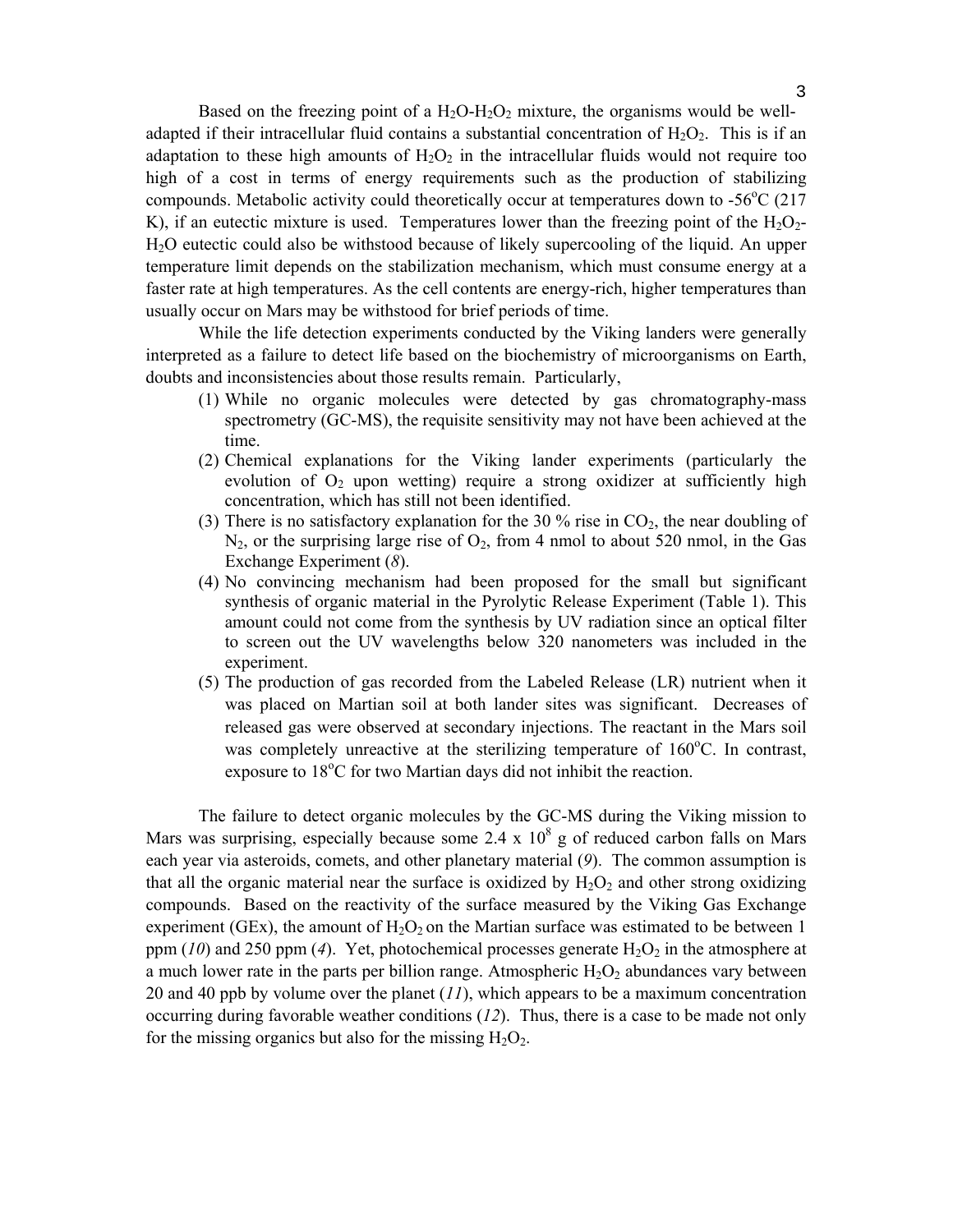The biological explanation of the lack of detected organics by GC-MS could be that the oxidizing inventory of the  $H_2O_2-H_2O$  solvent well exceeded the reducing power of the organic compounds of the organisms. Upon heating, therefore, the putative organisms might have auto-oxidized catastrophically, leaving the gases as detected by the GEx experiment plus very little solid residue without or with only little organic content. The negative result of the GC-MS (*13*) is therefore not a very reliable estimate of an upper bound on the biomass in the soil. A reasonable alternative explanation of the missing organics using a purely chemical explanation was advanced by Benner et al. (*14*), who suggested that any organics on

the surface of Mars would undergo a diagenesis to metastable compounds of carboxylic acids derivatives and would not be easily detected by GC-MS. Explanations to the five questions presented above in terms of the  $H_2O_2-H_2O$  hypothesis and traditional chemical explanations are provided in Table 2.

The fact that  $O_2$  evolved from soil samples upon humidification deserves particular scrutiny in order to evaluate if this is in accordance with a biological rather than a chemical origin. The release of  $O_2$  was a surprise for the mission scientists, who then became convinced in a chemical origin as terrestrial life is not known for originating  $O_2$  upon wetting. Our interpretation, however, is that under a dry or slightly humid atmosphere the release of oxygen would be a consequence of a metabolic pathway of putative  $H_2O_2-H_2O$  based Martian organisms (Reaction 3), while under wet conditions it would indicate the decomposition of organisms by hyperhydration after being exposed to excess water. A similar inference can be drawn from the Pyrolytic Release (PR) Experiment. Wetting all but inhibited any organic synthesis reaction in the Utopia 2 sample and the following Utopia 3 sample (Table 1), while organic synthesis reactions did occur under dry conditions (Chryse 1, and possibly to some minor degree also for Chryse 3 and 4, and Utopia 1). The mission scientists had problems to explain this phenomenon. Horowitz et al. (*15*) called it "startling", while Klein (*16*) felt that a explanation for this phenomenon "remains obscure".

 Not all results can be satisfyingly explained with our hypothesis. For example, the differences in amplitude of the response of the PR experiment remain a puzzle. However, this might be understood by assuming that the Martian surface is not covered by a homogeneous population of organisms. And some chemical reactions certainly play a role in the response to the Viking lander experiments. In view of the  $H_2O_2-H_2O$  hypothesis on Martian life, the Viking experiments were both too warm and too wet. Especially the combination of high temperatures (relative to average Martian conditions) and saturation with water vapor is an extremely unmartian condition and both the GEx and the LR experiment employed this condition. The interpretation of these two experiments might well not be related to heterotrophic metabolism (as the tests were designed for), but in terms of coping and failing to adverse conditions. The putative Martian organisms were overwhelmed by too much water vapor, a condition against which they had no defense, so that they failed because of too high of an osmotic pressure.

If we assume  $H_2O_2-H_2O$  based life as a working hypothesis, we conclude that adding water would only be of limited benefit to growth. At the test cell temperatures of about  $10^{\circ}$ C, organisms might survive 50% humidity for some time, whereas 100% humidity at that temperature seems to be fatal within a few days at most. The hygroscopicity of the  $H_2O_2-H_2O$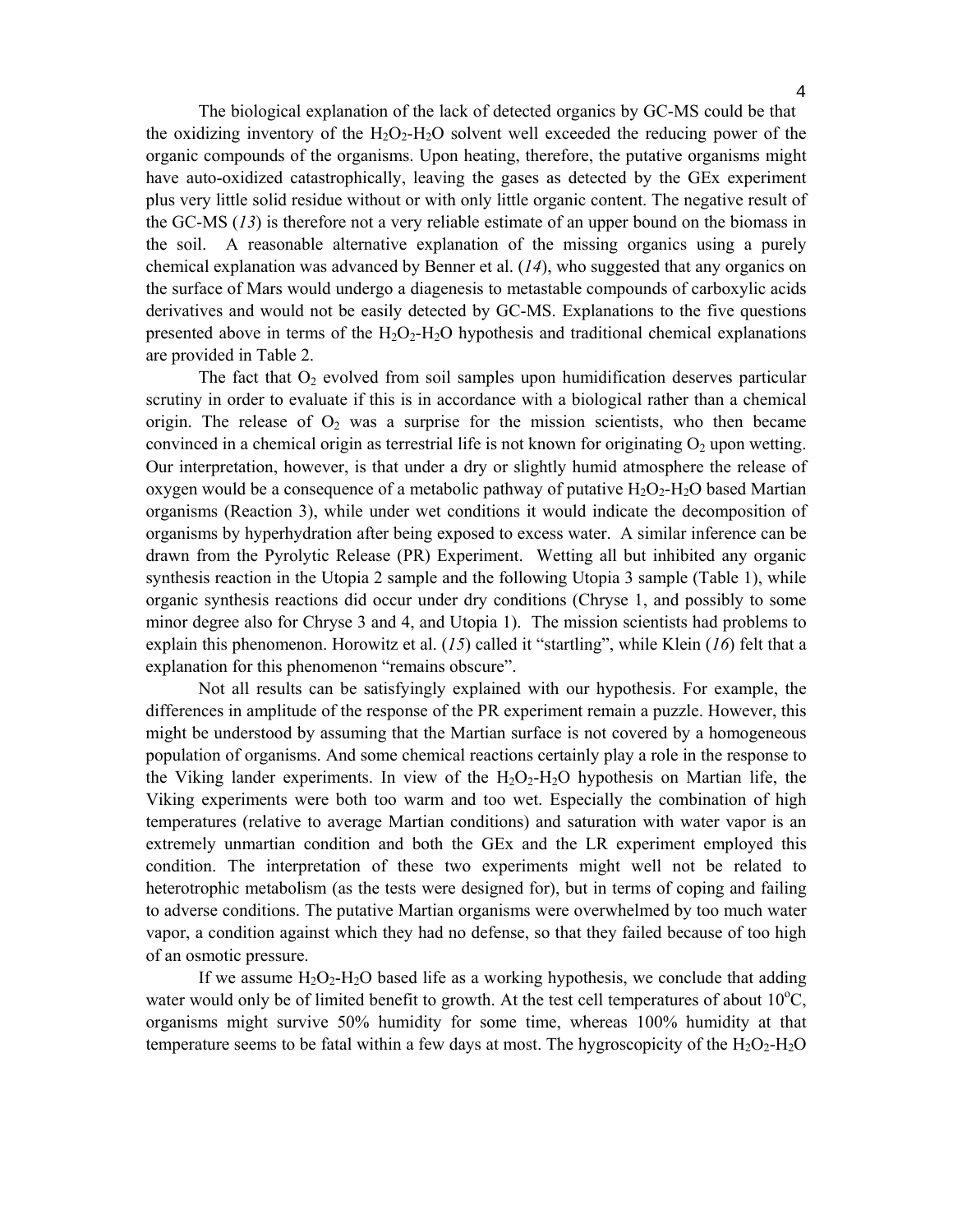mixture and the probable lack of a mechanism to exclude too much water are the likely causes of the sensitivity for water, even as vapor. The argument that Viking detected reactive chemistry rather than biology based on the fact that there is no known Earth organisms that can be shown to reproduce all Viking results is wanting. Likewise, is the argument that Viking discovered biology, because there is no known mineral or reactive Earth-analog chemistry that produces all Viking results. Any explanation of the Viking results must be intrinsically linked to the Martian environment with its differing geochemistry and also organisms, if they exist.

H2O2-H2O solutions are mostly known as desinfectants and sterilizing agents on Earth. Thus, the compatibility of  $H_2O_2$  with biological processes might seem questionable. However, some microbial organisms produce hydrogen peroxide (e.g., certain *Streptococcus* and *Lactobacillus sp.* (17,18), while other microbes utilize  $H_2O_2$  (e.g., *Neisseria sicca*, *Haemophilus segnis*, *H. parainfluenzae*, *Actinomyces viscosus*, and *Staphylococcus epidermidis* (18). The microbe *Acetobacter peroxidans* even uses  $H_2O_2$  in its metabolism (overall reaction H<sub>2</sub>O<sub>2</sub>(aq) + H<sub>2</sub>(aq)  $\leftrightarrow$  2H<sub>2</sub>O (19)). However, the high reactivity of H<sub>2</sub>O<sub>2</sub> poses a problem to most microorganisms, which control it by the use of stabilizing compounds. Colloidal silicate and pyrophosphate often are used in commercial products, compounds such as phenacetin, an aromatic amine (N-ethoxy-acetanilide) may be more applicable to organisms. Most microbes that come into contact with  $H_2O_2$  protect themselves with scavenging enzymes such as catalase, glutathione peroxidase, and peroxiredoxin.  $H_2O_2$ is commonly used as defense mechanisms by microbes, antibodies (*20*), immune cells, and even certain insects. The Bombardier beetle, *Brachinus crepitans*, for example*,* has in its posterior a chitinous chamber in which a mix of fluids can be injected, one of which is a 25% solution of  $H_2O_2$  (21). This is combined with hydroquinone and a catalyst to produce a steam explosion in the chamber, which can be directed at a pursuing predator. The uses of  $H_2O_2$  in biology are surprisingly diverse. Mammalian cells are known to produce  $H_2O_2$  to mediate diverse physiological responses such as cell proliferation, differentiation, and migration  $(22,23)$  and biological redox reactions catalyzed by  $H_2O_2$  typically involve the oxidation of cysteine residues on proteins  $(24)$ . Thus, high concentrations of  $H_2O_2$  can be produced and utilized biochemically even in terrestrial organisms. There does not appear to exist a basic reason why  $H_2O_2$  could not be used by biology. On Earth, utilizing  $H_2O_2$  in the intracellular fluid has little advantage with regard to temperature and availability of oxygen and water, thus the majority of Earth organisms never developed extensive adaptation mechanisms. On Mars, on the other hand, directional selection may have favored organisms which developed on an early warm and wet Mars to adapt to the progressive cooling and desiccation of Mars.

The utilization of  $H_2O_2$  is not without some drawbacks.  $H_2O_2$  decomposes spontaneously, thus an organism needs some mechanism to stabilize the  $H_2O_2$ . The situation is even more demanding for photoautotrophic organisms exposed to sunlight, which on Mars includes a considerable flux of UV with wavelengths down to about 200 nm.  $H_2O_2$  will decompose under UV radiation and has to be protected by pigments in the cellular membrane or by an active stabilization mechanism. This does not necessarily require chlorophyll, but could involve bacteriorhodopsin embedded in the cell membrane such as in halophilic organisms, or involve some inorganic compound such as cycloocta sulfur for efficient UV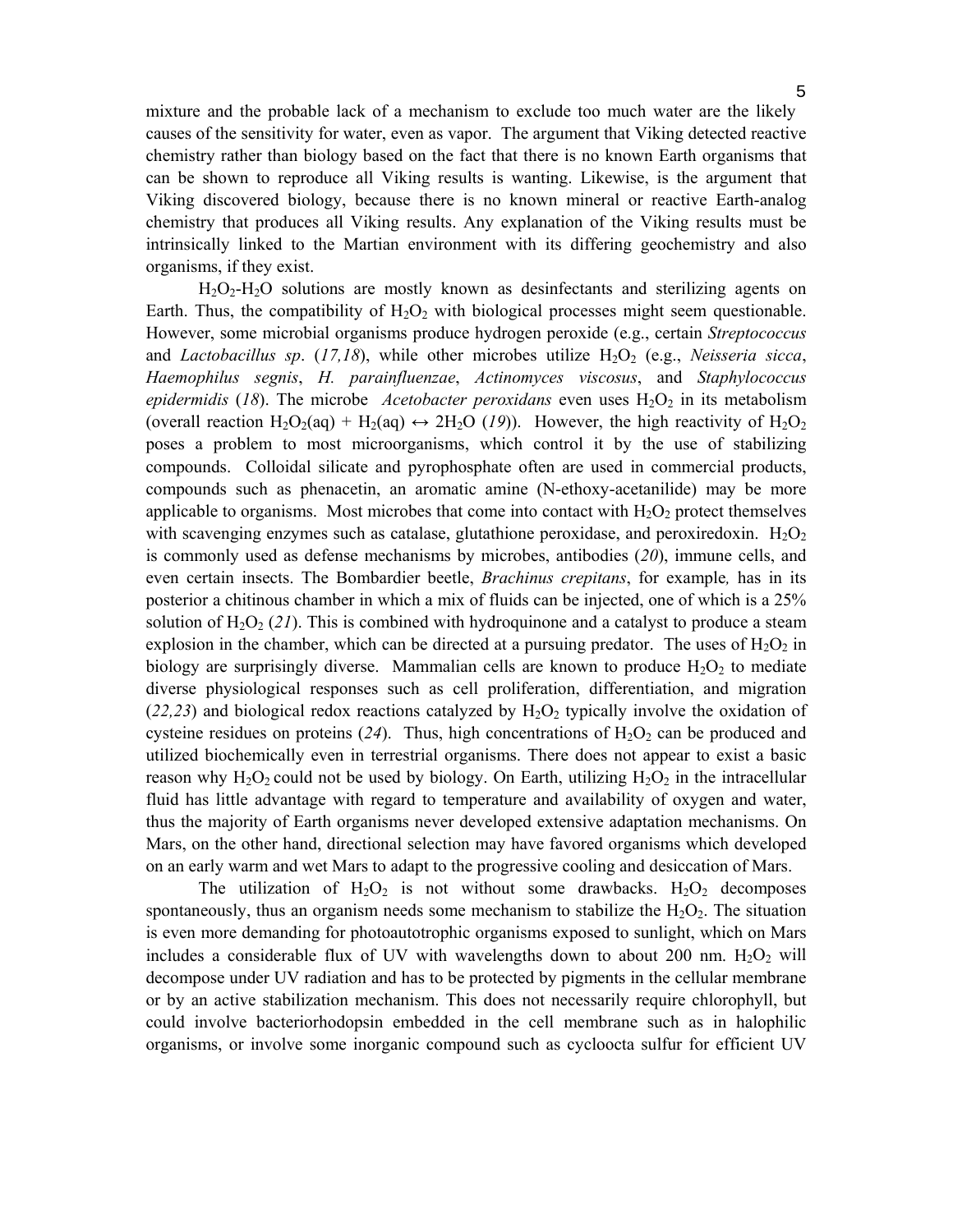protection (*25*). However, to date, no suitable UV protection compound has been identified to exist on Mars, perhaps indicating that any such organisms, if they exist, would have to pursue an endolithic lifestyle comparable to the microbes in the Antarctic Dry Valleys (*26,27*). Notably, these problems are of lesser magnitude at lower temperatures requiring fewer resources.

 In contrast to water-based organisms, the putative Martian autotrophs would need to avoid liquid water. However, in the generally arid environment, it is beneficial if the water vapor partial pressure is above about 50 % a significant fraction of time. Also, a generally low ambient temperature is beneficial in view of the stabilization of the cellular contents. If organisms on Mars exist that use the proposed biochemistry, they would likely be active in colder areas on Mars with high water vapor concentrations as would be expected along the polar ice fringes. The Martian tropical areas may be warmer and drier than optimum, thus were not the optimal location for a life detection experiment such as Viking.

Our hypothesis of Martian organisms that would utilize a  $H_2O_2-H_2O$  mixture as intracellular liquid is of great consequence for future missions searching for extant life on Mars. Rather than exploring in the equatorial belt, where temperatures might allow liquid water to exist for brief periods of time, life may well exist in temperate or sub-arctic regions, where temperatures are colder and the atmosphere contains more water vapor. These concerns would also have to be addressed in future sample return missions to Mars.

## **References**

- 1. H.P. Klein, *Orig. Life Evol. Biosph.* **29**, 625 (1999).
- 2. C.S. Cockell, A.C. Schuerger, D. Billi, E.I. Friedmann, E.I., C. Panitz, *Astrobiology* **5**, 127 (2005).
- 3. B. Diaz, D. Schulze-Makuch, *Astrobiology* **6**, 332 (2006).
- 4. R.L. Mancinelli, *Adv. Space Res*. **9**, 191 (1989).
- 5. G.D. McDonald, E. de Vanssay, J.R. Buckley, *Icarus* **132**, 170 (1998).
- 6. W.T. Foley, P.A. Giguère, *Can. J. Chemistry* **29***,* 123 (1951).
- 7. P.A. Giguère, P. A., E.A. Secco, E. A. *Can. J. Chemistry* **32***,* 550 (1954).
- 8. V.I. Oyama, B.J. Berdahl, *J. Geophys. Res.* **82**, 4669 (1977).
- 9. G.J. Flynn, *Earth Moon Planets* **72**, 469 (1996)
- 10. A.P. Zent, C.P. McKay, *Icarus* **108**, 146 (1994).
- 11. Th. Encrenaz *et al.*, *Icarus* **170**, 424 (2004).
- 12. S.K. Atreya, Z. Gu, *J. Geophys. Res.* **99**, 13133 (1994).
- 13. K. Biemann et al., *J. Geophys. Res.* **82**, 4641-4658 (1977).
- 14. S.A. Benner, K.G. Devine, L.N. Matveeva, D.H. Powell, *PNAS (USA)* **97**, 2425 (2000).
- 15. N.H. Horowitz, G.L. Hobby, J.S. Hubbard, *J. Geophys. Res.* **82**, 4659 (1977).
- 16. H.P. Klein, *Icarus* **34**, 666 (1978).
- 17. D.A. Eschenbach *et al.*, *J. Clin. Microbiol.* **27**, 251 (1989).
- 18. C.S. Ryan, I. Kleinberg, *Arch. Oral. Biol.* **40**, 753 (1995).
- 19. S.W. Tanenbaum, S. W. (1956) *Biochim. Biophys. Acta* **21**, 335 (1956).
- 20. P. Wentworth *et al.*, *Science* **293***,* 1806 (2001).
- 21. T. Eisner, *For Love of Insects* (Harvard University Press**, Cambridge, MA,** 2003).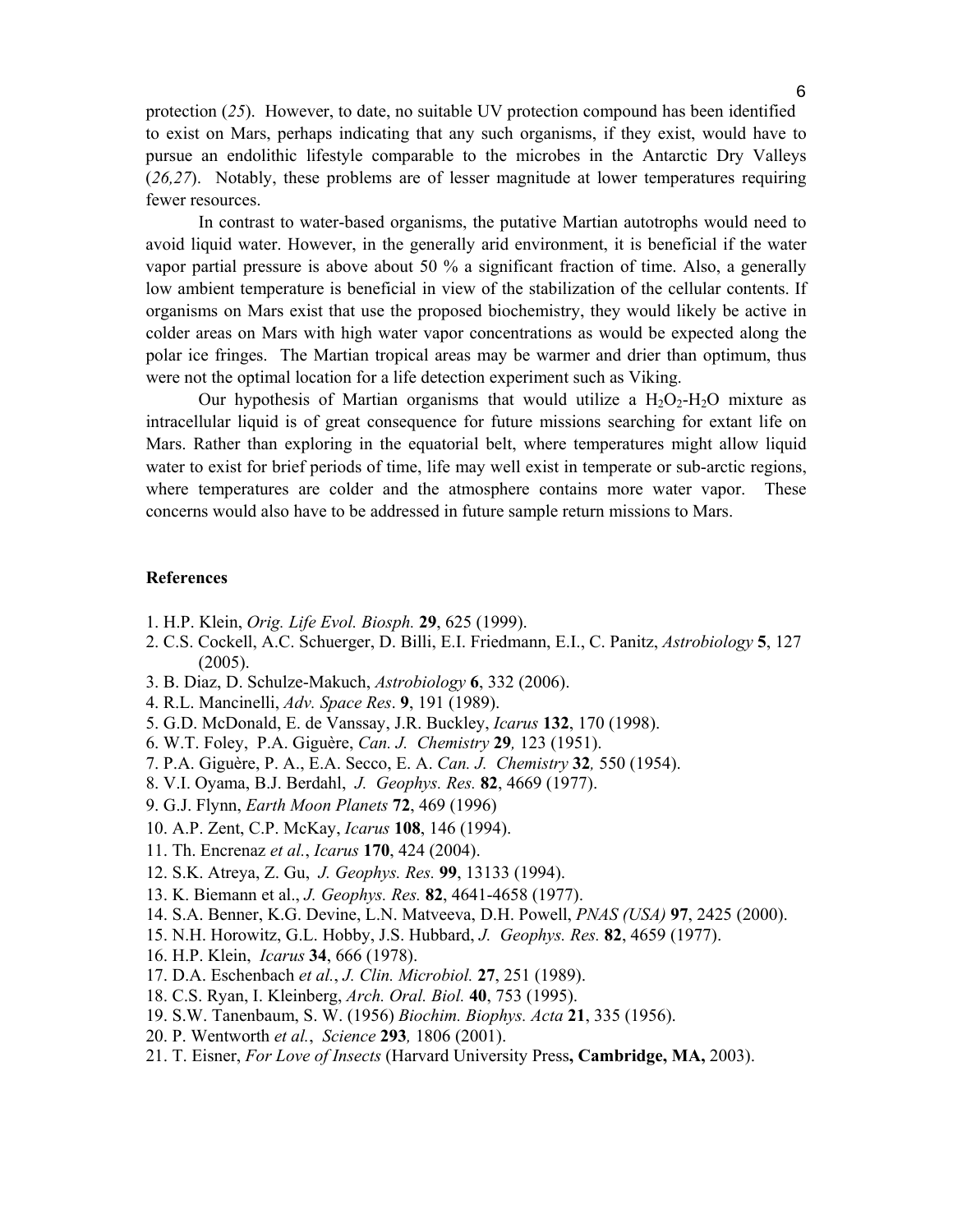- 22. M. Sudaresan, *Science* **270**, 296 (1995)
- 23. S.G. Rhee, *Sci. STKE* **2000**, pe1 (2000).
- 24. S.G. Rhee, *Science* **312**, 1882 (2006).
- 25. D. Schulze-Makuch, D.H. Grinspoon, O. Abbas, L.N. Irwin, M. Bullock, *Astrobiology* **4**, 11 (2004).

26. E.I. Friedmann, R. Ocampo-Friedmann, R., in *Current Perspectives in Microbiology*,

M.J. Klug and C.A. Reddy, Eds. (American Society of Microbiology, Washington, D.C., 1984), pp.177-185.

27. P.T. Doran, R.A. Wharton, D.J. Des Marais, C.P. McKay, C. P. *J. Geophys. Res.* **103**, 28481 (1998).

28. N.H. Horowitz, G.L. Hobby, J.S. Hubbard, *Science* **194***,* 1321 (1976).

- 29. V.I. Oyama, B.J. Berdahl, G.C. Carle, *Nature* **265**, 110 (1977).
- 30. G.V. Levin, P.A. Straat, *J. Geophys. Res.,* **82**, 4663 (1977)

**Table 1.** Data from the Pyrolytic Release Experiment (*28*). The Conditions Column indicates whether the lamp was on or off, whether or not water vapor was injected, and whether the soil sample was heat-sterilized (control is 175<sup>o</sup>C for 3 hours). The radioactivity of Peak 2 column represents organic matter synthesized from the labeled gases.

| Experiment | Conditions          | Peak 2 (count/min) |
|------------|---------------------|--------------------|
| Chryse 1   | Light, dry, active  | $96 + (-1.15)$     |
| Chryse 2   | Light, dry, control | $15 + (-1.29)$     |
| Chryse 3   | Light, dry, active  | $27 + -0.98$       |
| Chryse 4   | Light, dry, active  | $35 + (-1.6)$      |
| Utopia 1   | Dark, dry, active   | $23 + (-1.7)$      |
| Utopia 2   | Light, wet, active  | $2.8 + -0.92$      |
| Utopia 3   | Dark, dry, active   | $7.5 + - 2.5$      |